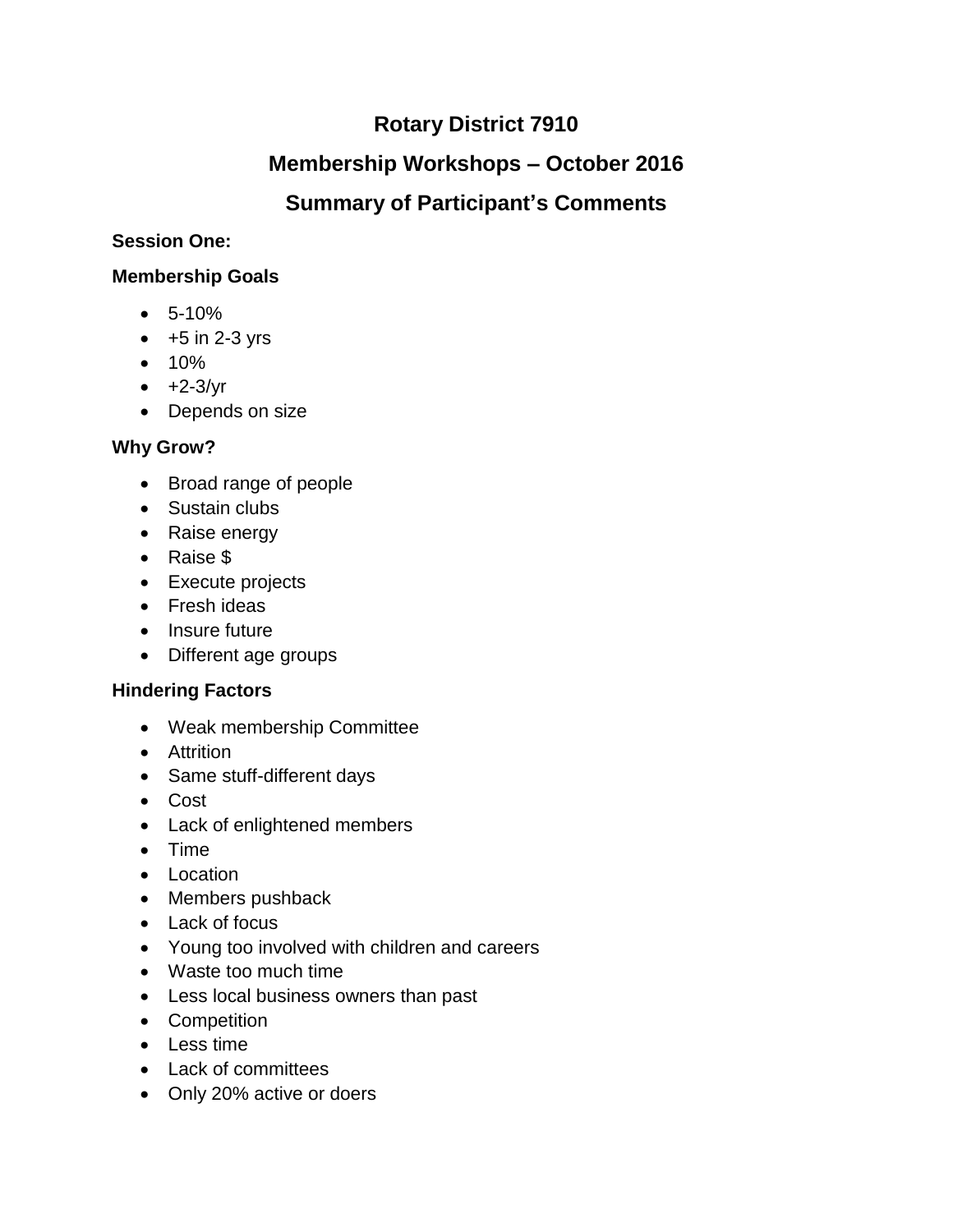Older members have a heart but can't do the work

#### **Club Features**

- Didn't address
- Open communication
- Disorganized clubs turn off new members
- Reduce the number of challenges to invite new and different challenges
- Need mentors
- Membership plan
- On boarding of new members key
- Happy/Sad dollars

#### **Club Vision/Story**

- Do visioning session
- Need better understanding of Rotary
- Be relevant in community
- Use tri-fold brochures
- $\bullet$

#### **Session Two:**

#### **Why Diversity?**

- Different perspectives
- New ideas
- Balance
- International organization
- Clubs should reflect community
- Exchange ideas form diverse groups
- Difficult to extract from immigrant groups
- Patriotic activities can be a turn off to immigrants
- We all know it is important
- Represent community

#### **Classification Study**

- Gender
- Age
- Race
- Business
- Don't really focus on it
- Not diverse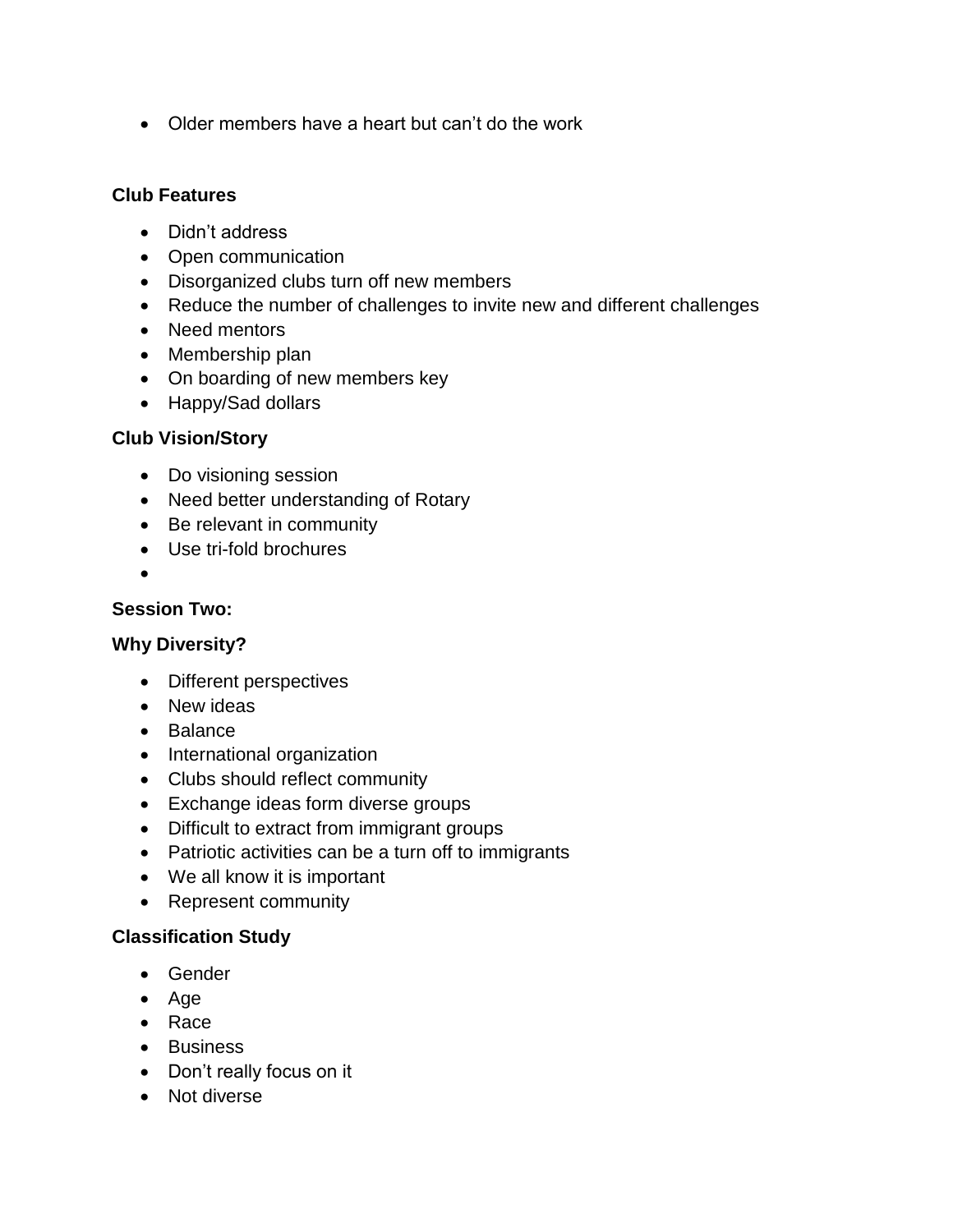- Search for minority businesses
- Age is a struggle
- Do not understand diversity of community
- Invite new businesses make welcome
- Most club clubs do not study
- Not being done

#### **Skill Needs**

- Individual to clubs
- No one has done it
- What are members good at
- Engage at their skill level
- Look at what benefits of Rotary can do for you
- $\bullet$  PR
- Accounting

#### **Member Wants & Needs**

- Recruit members to fill needs
- Younger members for all clubs
- Look to fill needs

#### **Session Three:**

#### **Sources of Names**

- Follow our money
- Meetings to list names
- 5 names from each member
- No limits everyone you meet
- Business relationships
- Chamber of Commerce members
- Brainstorming with members
- Speakers
- Rotoract parents
- Every member responsible
- Target businesses
- Asked each member to write list of people they do business with
- Draw them in by asking them to join activity or project
- Speakers are prospects

Who is Responsible?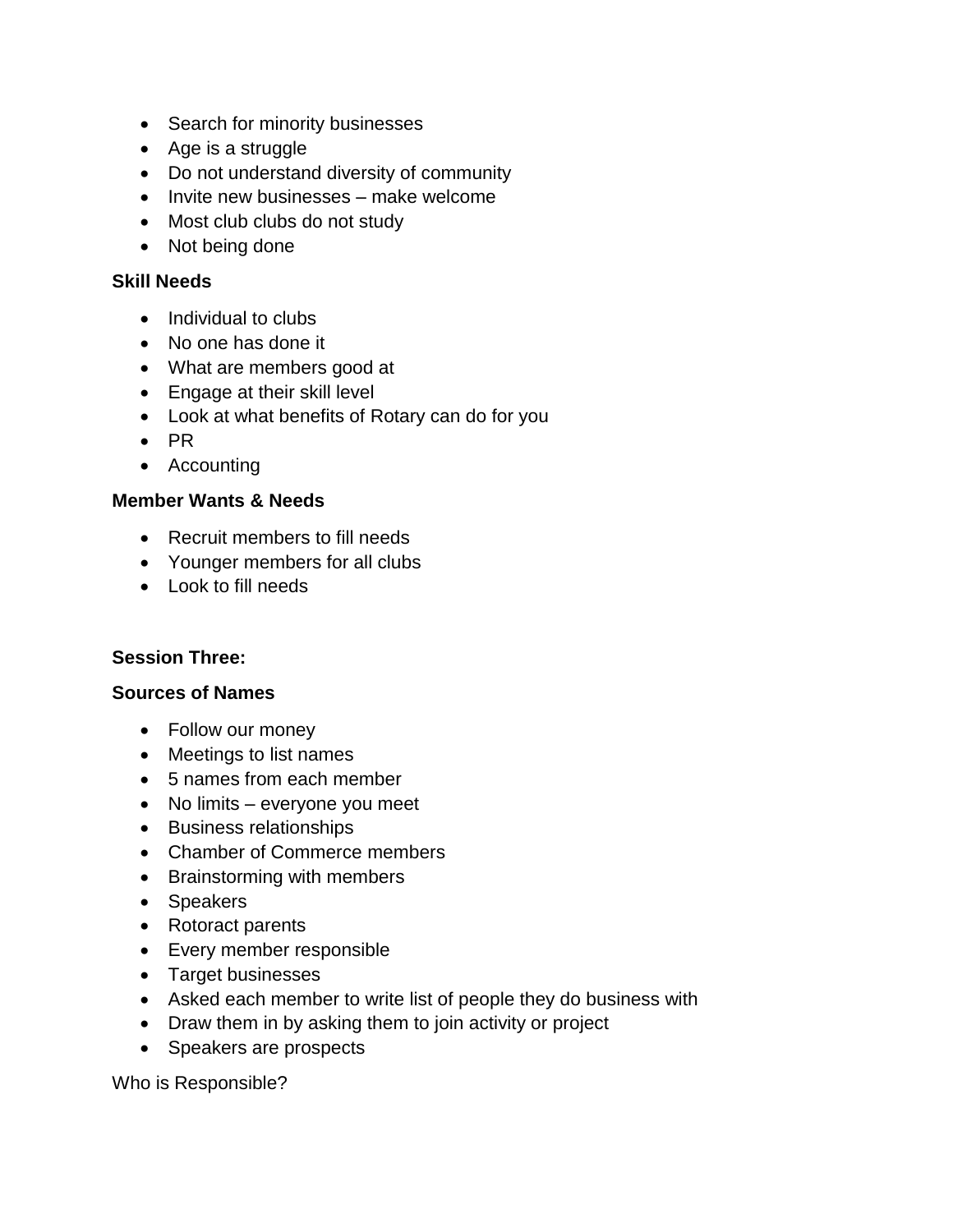• Membership Chair

## **Vetting**

• Those willing to work

### **Priority**

- $\bullet$  High
- Use club needs to prioritize
- Not as high as it should be

## **Coordination of Process**

• President/Board/Membership Chair

# **Session Four:**

## **Alternative Approaches**

- $\bullet$  Phone calls no emails
- Invite to meetings
- Free lunches
- Invite to projects
- Social events first
- Make emotional connections from someone impacted by Rotary
- Invitation cards

## **Contact Records**

- Constant Contact app
- Ask sponsors to keep track of prospects

## **Who Should Approach?**

- We do not do it well
- Use a salesperson
- No one is good at this
- Start slow do not overwhelm
- Use elevator speech

## **What information?**

- Basics of Rotary
- Have to be invited to be a member
- Financial responsibility
- Do not overwhelm